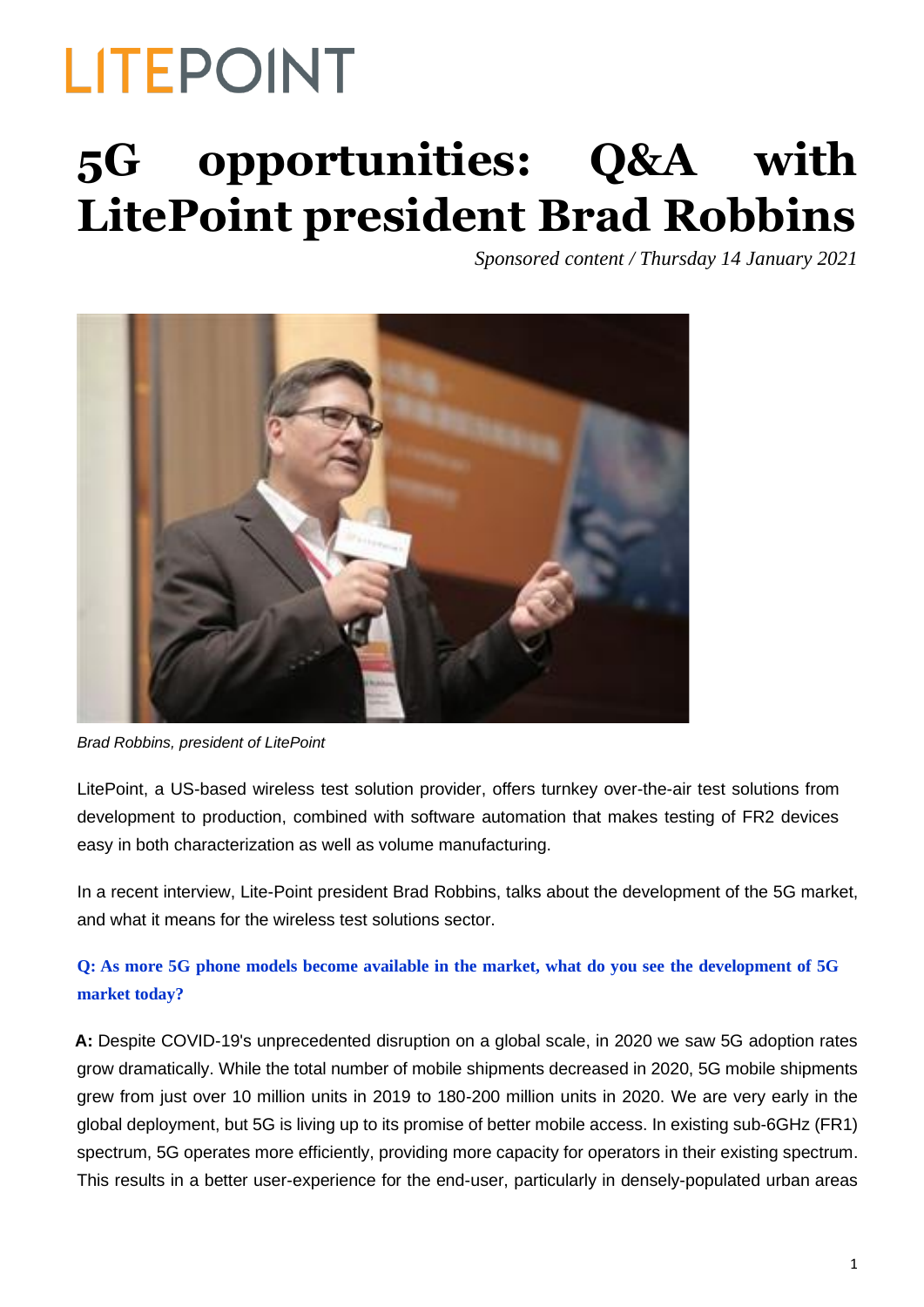where LTE capacity is strained. As mobile operators enable more "mid-band" spectrum and MIMO, 5G devices really start to deliver on the promise of faster connectivity.

The most dramatic demonstration of the power of 5G is in the mmWave (FR2) 5G spectrum, where >1 Gbps data connections are being achieved. Apple's recent product introduction shows that mmWave is practical to add to a handset, though the deployment of mmWave networks is currently contained to somewhat narrow areas of urban centers. As the build out of mmWave networks continues, this will provide the next major leap in available data capacity, allowing carriers to move beyond the mobile phone and broadly deploy fixed-wireless to offices and residences. We are still early in the roll out of 5G, but the adoption rate is growing faster than what we saw with 4G.

#### **Q: There are several testing solution companies with general purpose test and measurement solutions. What makes LitePoint testing solutions so unique compared to others?**

**A:** Achieving optimized production economics requires a test system that is optimized for production. 5G device production requires both an optimized solution for the sub-6GHz (FR1) band, where the calibration and testing is primarily performed in a conducted (cabled) environment, as well as the mmWave (FR2) band, where testing is performed over-the-air (OTA). For FR1 devices, LitePoint's production solutions provide industry-leading performance in power accuracy, signal quality, and spectrum bandwidth.

LitePoint's offerings additionally cover the upcoming 5G NR-U and Wi-Fi 6E frequencies up to 7.3GHz, with a future proof 200 MHz of bandwidth to cover mid-band carrier aggregation scenarios. For FR2 mmWave devices, LitePoint provides the simplest solution for manufacturing compared to other offerings, with the entire solution integrated into a single box with a calibrated interface. This greatly simplifies the setup, maintenance, and reliability on the production floor, enabling device manufacturers to ensure that they deliver high yield with high up-time in manufacturing. Additionally, LitePoint offers turnkey over-theair test solutions from development to production, including test chambers, antennas, and switching accessories, combined with software automation that makes testing of FR2 devices easy in both characterization as well as volume manufacturing.

#### **Q: As mid-price or lower cost sub-6 GHz 5G phones get more popular in the market, manufacturers are facing the challenges of testing time increasing and slow down the big volume production, what do you think how to help them to resolve the impacts?**

**A:** In addition to ensuring shipment qualify, test time is, of course, one of the next biggest focuses for production testing. One technique that we have been pioneering at LitePoint is providing solutions that test multiple devices at the same time with a single tester. This effectively enables the per-device test time to reduce, providing a lower cost per unit. Additionally, as a leader in production testing, we work very closely with the chipset providers to help develop or deploy new techniques to optimize test times. An example of this is the trend towards Sequence Based Test, which dramatically reduces the number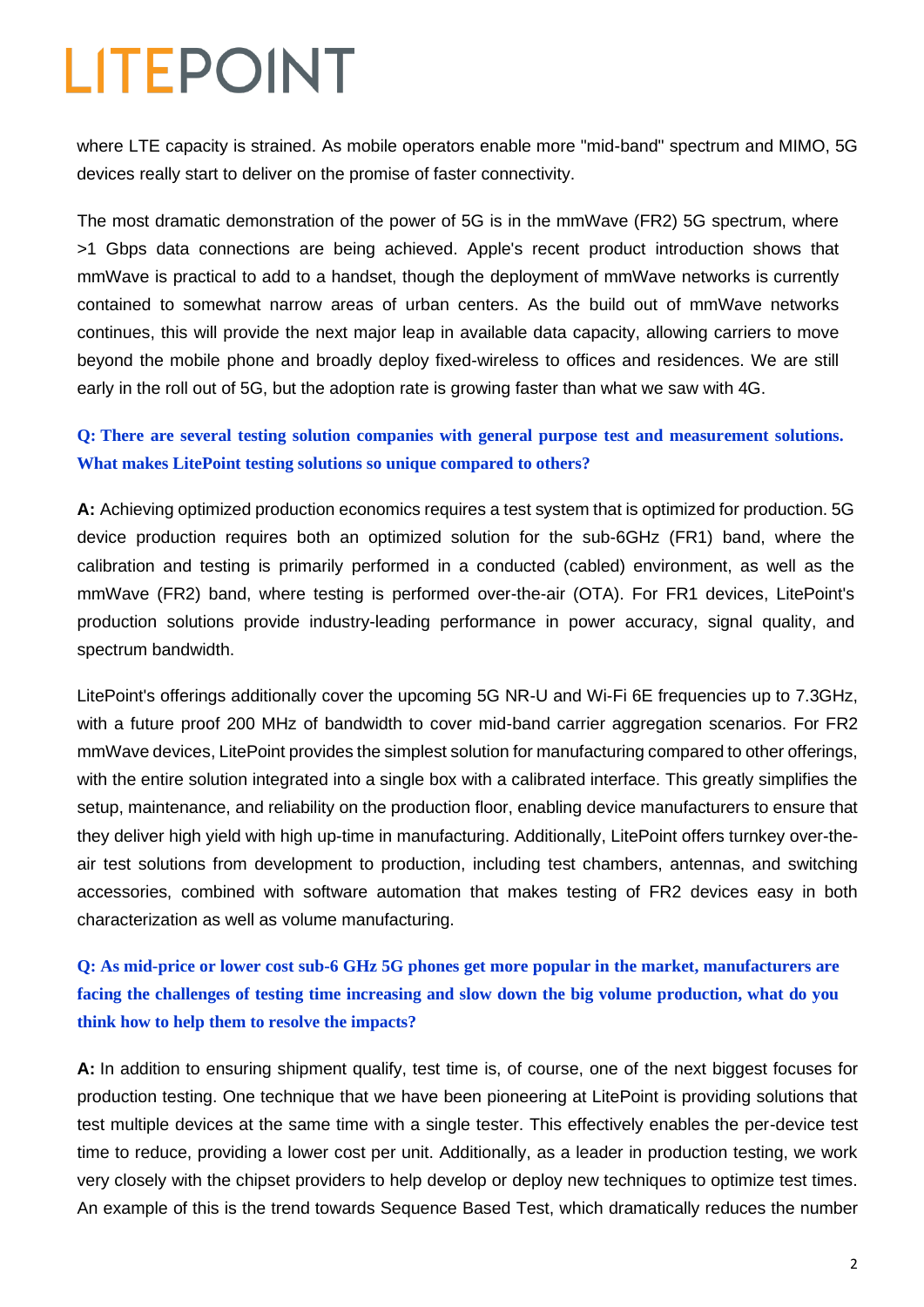of required communication transactions between the device under test (DUT) and the test solution. Instead of having one setup command per test, which occurs hundreds of times, a pre-defined list of setups can be loaded and setup before performing hundreds of measurements. Reducing this communication time provides an impressive reduction in the test time, potentially delivering up to 70% improvement over traditional test methodologies.

**Q: On the other hand, the OTA test for 5G phone in the mass production lines, will the testing chambers require the new arrangement of production lines? What do you see the OTA test challenges in big volume production?**

**A:** The concept of performing OTA testing on the production line is not new. In 4G LTE devices, it is common to perform some simple OTA testing of the phone at the end of the line. This test ensures that the final assembly of the phone, including the antenna and embedded software, have been correctly installed. This testing is performed in the near field and typically has relatively loose PASS/FAIL limits. For 5G, the addition of mmWave technology requires phone makers to provide a higher-quality OTA test with tighter PASS/FAIL limits. One advantage to mmWave technology is that the far field distances are significantly shorter than for sub-6GHz frequencies, making the size of production test chambers practical for the manufacturing floor. For example, the far field measuring distance for a typical mmWave antenna array for a phone can be

There are technical challenges that must be addressed to efficiently perform high-quality OTA testing in the manufacturing environment. First, the setup and calibration of the OTA chamber must be accurate and repeatable. mmWave antennas are highly directional, requiring the mechanical alignment to be very precise. For the measurement antenna setup, this can involve the use of a laser alignment tool to ensure that the antenna is focused on the center of the DUT antenna array. To ensure repeatable placement of the DUT antenna array, custom milled DUT holders are required which enable subsequent placements of devices to reliably return to the expected location in the test chamber. Another challenge in 5G OTA testing is overcoming the significant path loss - the decrease in the signal power between the DUT antenna and the tester connection. It is very common to see >50 dB of path loss in a 5G OTA setup compare this to

**Q: Both Qualcomm and MediaTek launched silicon chips for Millimeter Wave (mmWave) 5G devices. And both are investing more resources in ramping up mmWave development as they plan to roll out their respective next-generation 5G chips. What do you see the further challenges for mmWave testing solution?**

**A:** Though mmWave is new to consumer products, the technology is well-understood from its military and aerospace roots. The main challenge is scaling from "boutique" low volume to mass-market high volume. To enable this, an area of focus for LitePoint has been simplicity. Multi-component test setups in the lab can be powerful and flexible, but they are complicated and time consuming to setup, require specialized knowledge, and are very problematic to repeatably deploy on a large number of test stations on a manufacturing floor. The LitePoint approach was to develop an optimized tool for the production